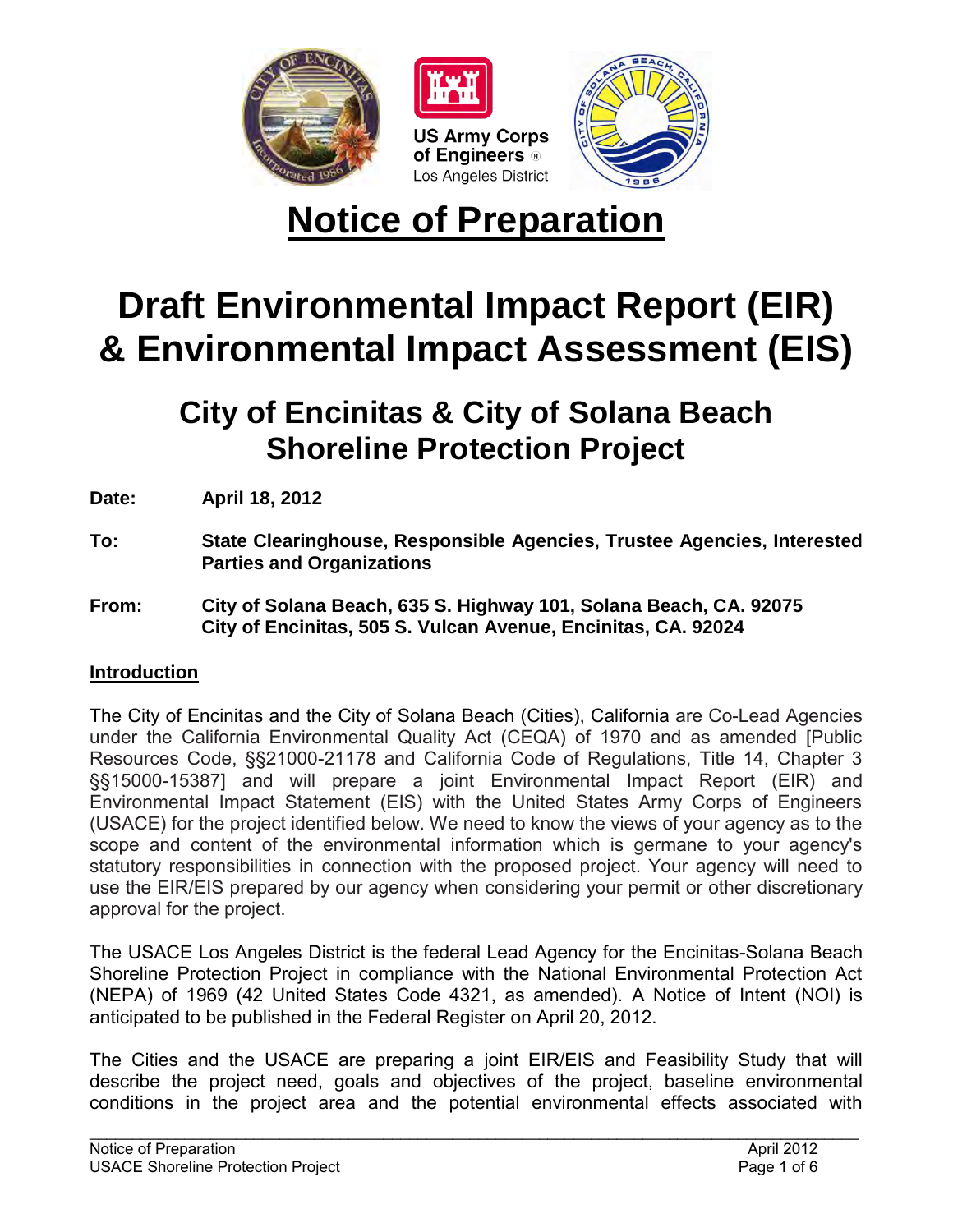implementation of the Shoreline Protection Project (Proposed Project). Alternatives to the Proposed Project and the potential effects of those alternatives will also be described and analyzed in the Draft EIR/EIS.

In 2005, the USACE and the Cities issued a Draft EIR/EIS for the Encinitas-Solana Beach Shoreline Protection Project. However, the project description and range of alternatives has been modified since 2005 and the Draft EIR/EIS was never finalized. Changes to the Proposed Project and the lapse of time that has since occurred has prompted the Lead Agencies to prepare a new Draft EIR/EIS anticipated to be released for public review in late 2012.

### **Project Study Area**

The Proposed Project is located along the Pacific Ocean in the Cities of Encinitas and Solana Beach, San Diego County, California. Encinitas is approximately 10 miles south of Oceanside Harbor, and 17 miles north of La Jolla. The Encinitas shoreline is about 6 miles long. It is bounded on the north by Batiquitos Lagoon and on the south by San Elijo Lagoon. Immediately south of Encinitas is the City of Solana Beach. Solana Beach is bounded by San Elijo Lagoon to the north and on the south by the San Dieguito Lagoon. Solana Beach is approximately 17 miles south of Oceanside Harbor, and 10 miles north of La Jolla. Solana Beach's shoreline is approximately 1.7 miles long. All of the shoreline in the study area consists of narrow sand and cobblestone beaches fronting coastal bluffs. A small stretch of beach west of the San Elijo Lagoon is backed by Highway 101 (Pacific Coast Highway) and is the only segment of the beach not backed by coastal bluffs.

The Proposed Project study area is divided into two segments. Segment 1 is located within the City of Encinitas and extends from the 700 Block of Neptune Avenue to Swami's Reef and is approximately 2.0 miles long. Segment 2 encompasses the entirely of the City of Solana Beach and stretches from Table Tops Reefs in Encinitas to the southern limit of Solana Beach and is approximately 1.7 miles in length. (See attached exhibits)

In the last several decades, the shorelines of both cities have experienced accelerated erosion of the beaches and coastal bluffs. Since the late 1970s and early 1980s, Southern California has experienced a series of unusual weather events, called El Ninos, when compared to the rest of this century. These El Nino storms create substantial erosion of the shoreline. Delivery of sand to the shoreline from rivers has also been significantly reduced regionally due to river damming for water storage projects as well as the construction of highways, railroads, and streets and the mining of sand. The cumulative effects of these natural and manmade events has resulted in severe erosion of the once sandy beaches. With the loss of the wide sandy beaches, storm waves directly attack the bluff creating failures of the coastal bluff and jeopardizing the public buildings and infrastructure and private structures located atop the coastal bluffs.

### **Proposed Project Description and Alternatives to the Project**

The USACE and the cities of Encinitas and Solana Beach are preparing a joint Environmental Impact Report/Environmental Impact Statement (EIR/EIS) to assess shoreline protection options and potential effects along the coastlines of these two cities. The purpose of the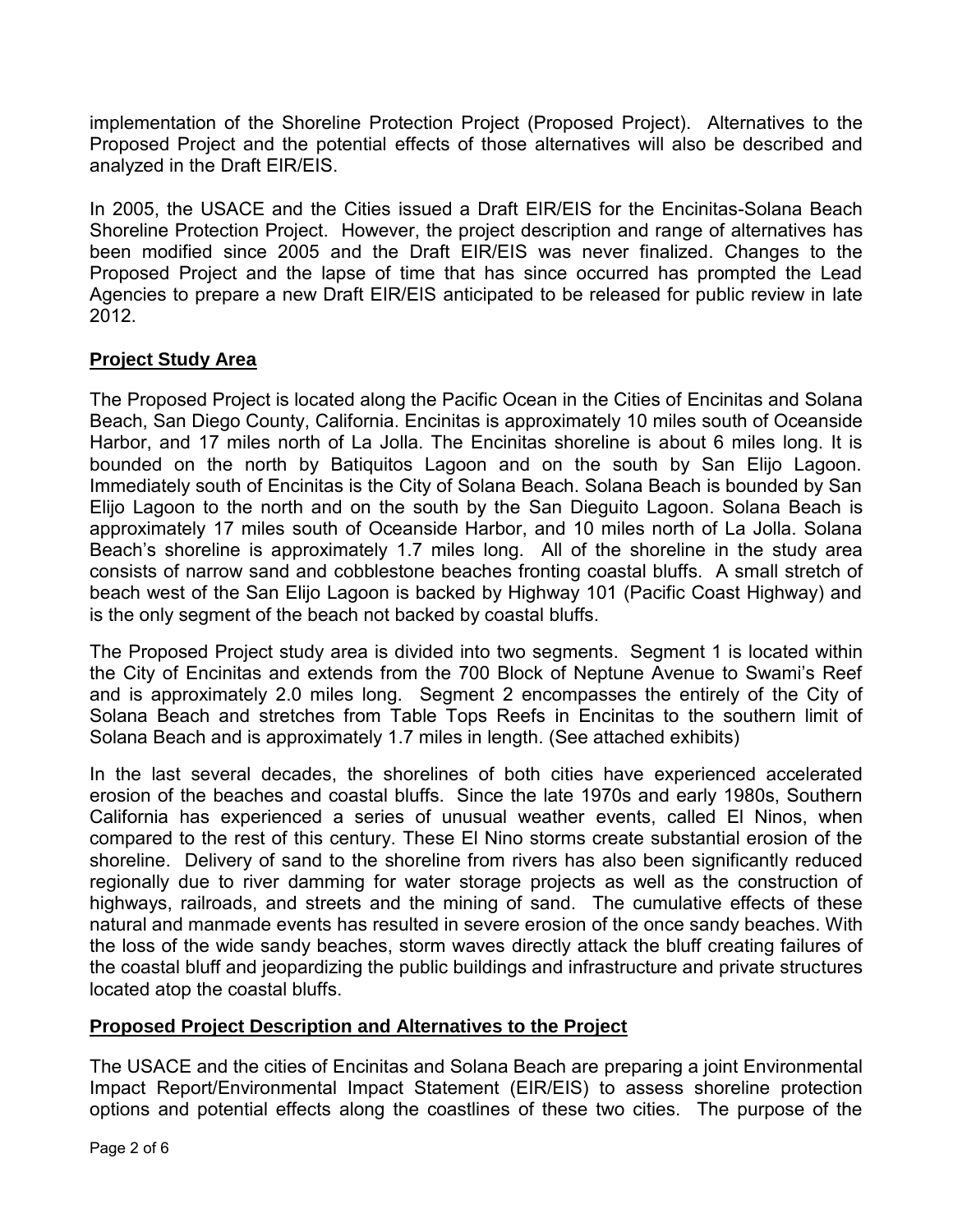EIR/EIS is to evaluate options for reducing beach and shoreline erosion over a 50-year period from 2015 through 2065. The Encinitas/Solana Beach Shoreline Feasibility Study as authorized by Resolution of the House Public Works and Transportation Committee (May 13, 1993).

The Draft EIR/EIS will analyze the potential impacts of the Proposed Project and a range of reasonable alternatives to the Project. The Proposed Project and Alternatives will include both structural and non-structural approaches to shoreline protection. Approximate initial placement volumes currently being considered range from 600,000 cubic yards (cy) to 800,000 cy for Encinitas and 700,000 cy to 1,700,000 cy for Solana Beach. The life of the Proposed Project would be 50 years during which time periodic re-nourishment with lower incremental volumes of material would occur to maintain protection of the shoreline. The Proposed Project and possible Alternatives that will be addressed in the EIR/EIS include:

Proposed Project / Alternative 1: Use of offshore sand deposits (borrow sites) for placement on the beach in Encinitas (Segment 1) and Solana Beach (Segment 2). The beach-fill design parameters have been determined by considering various combinations of beach-fill widths, beach nourishment locations and fill footprints and different replenishment cycles. Each option has one combination of an initial beach width and a respective duration for the subsequent renourishment cycles.

Beach Nourishment with Engineered Notch Infills / Alternative 2: This Alternative includes a "hybrid" mix of both structural and non-structural measures to provide shoreline protection. Existing notches and sea caves at the base of the bluffs would be filled with concrete to stabilize the lower bluff prior to placement of sand on the beach. The sand would come from offshore borrow sites as in the Proposed Project and seasonally bury a portion of the notch infills at the base of the bluff. However, in this Alternative the optimized beach width is narrower and the volume of material to be deposited reduced.

Optimized Combined Joint Beach Nourishment / Alternative 3: This is a reduced volume Alternative for Solana Beach compared to the Proposed Project and attempts to synchronize the renourishment cycles of both Cities to maximize project efficiency and cost effectiveness. The volume and renourishment cycle for Encinitas is identical to the Proposed Project.

No Project / Alternative 4: Under this Alternative, no structural or non-structural shoreline protection measures would be built or implemented by the USACE during the project life occurring between 2015 and 2065. Seawalls are assumed to be built on an as needed basis by individual property owners in both cities. The Draft EIR/EIS would evaluate the potential environmental effects associated with no USACE shoreline protection program in place.

### **Potential Environmental Effects to be evaluated in the Draft EIR/EIS**

The full range of resource topics will be analyzed within the Draft EIR/EIS include:

- Aesthetics
- Air Quality/Greenhouse Gasses
- Biological Resources
- Climate Change
- Cultural Resources
- Geology and Soils
- Hazards & Hazardous Materials
- Hydrology & Water Quality
- Land Use
- Mineral Resources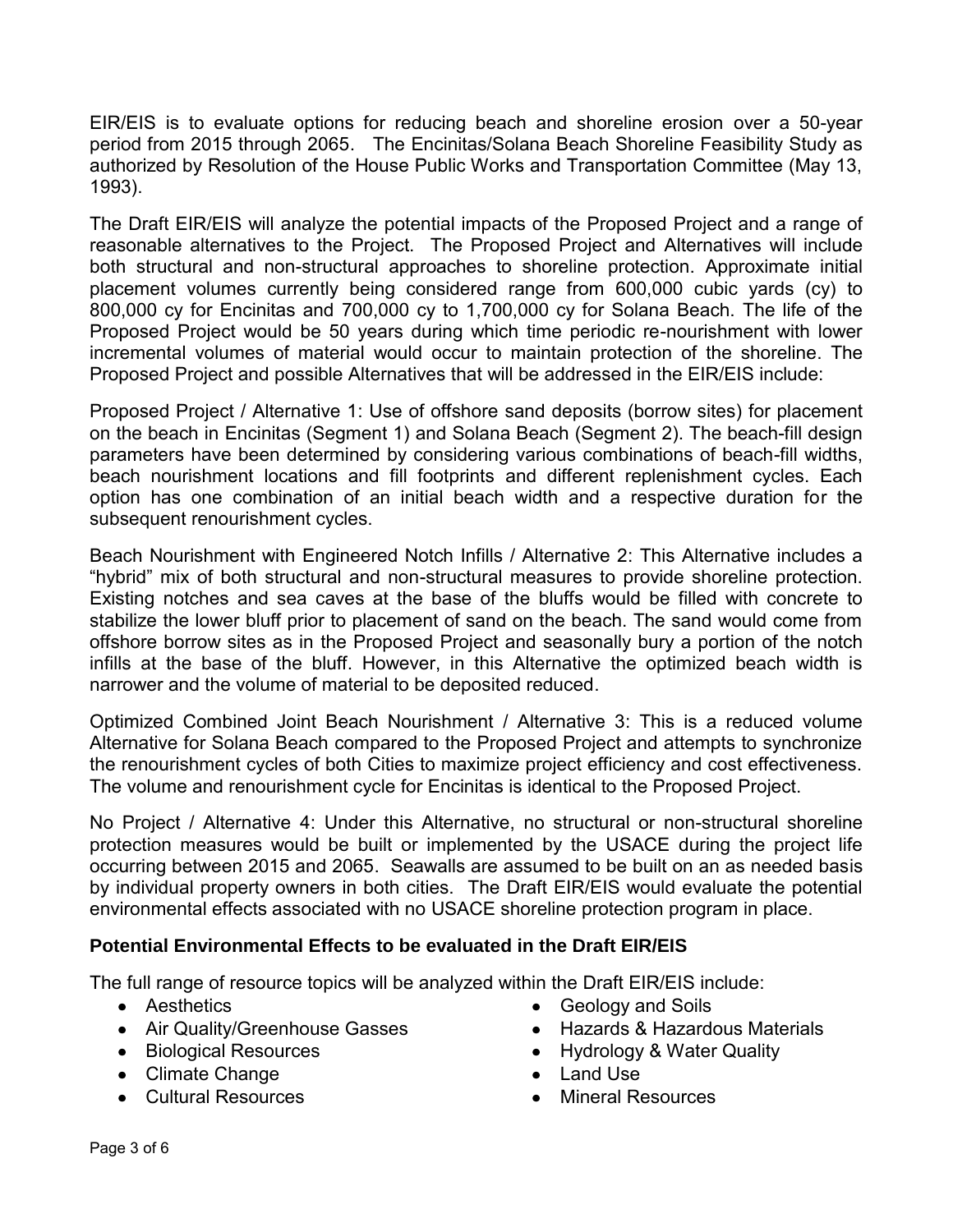- Noise
- Public Services
- Recreation
- Transportation/Traffic
- Utilities and Service Systems
- Cumulative Effects

### **Public Scoping Meetings**

Coordination with federal, State, Regional and local agencies has been ongoing for several years. Issuance and publication of this Notice of Preparation and related federal NOI formally initiates the public scoping and public involvement process regarding this Project. Public scoping meetings are scheduled in both Encinitas and Solana Beach.

**Encinitas City Hall, Poinsettia Room**  May 2, 2012 1:00 PM to 3:00 PM

**Solana Beach City Council Chambers**  May 2, 2012 6:00PM to 8:00 PM

#### **Comments on the Notice of Preparation**

The public will have an opportunity to provide input on the scope and content of the Draft EIS/EIR. The public as well as Federal, State, and local agencies are encouraged to participate. Additional information regarding the scoping meetings will be published in the North County Times, posted on the City websites www.cosb.org and www.ci.encinitas.ca.us and notices will be mailed to all parties on the project mailing list.

Due to the time limits mandated by state law, your response must be sent at the earliest possible date but no later than 30 days after receipt of this notice. Please send your comments on the NOP to:

Ms. Leslea Meyerhoff, AICP Project Manager - City of Solana Beach 635 S. Highway 101 Solana Beach, California 92075 Phone: (858) 720-2446 or by email to LMeyerhoff@cosb.org

#### OR

Ms. Kathy Weldon Project Manager - City of Encinitas 505 S. Vulcan Ave. Encinitas, California 92024 Phone: (760) 633-2770 or by email to KWeldon@ci.encinitas.ca.us

Requests to be placed on the Project mailing list should also be sent to the above address.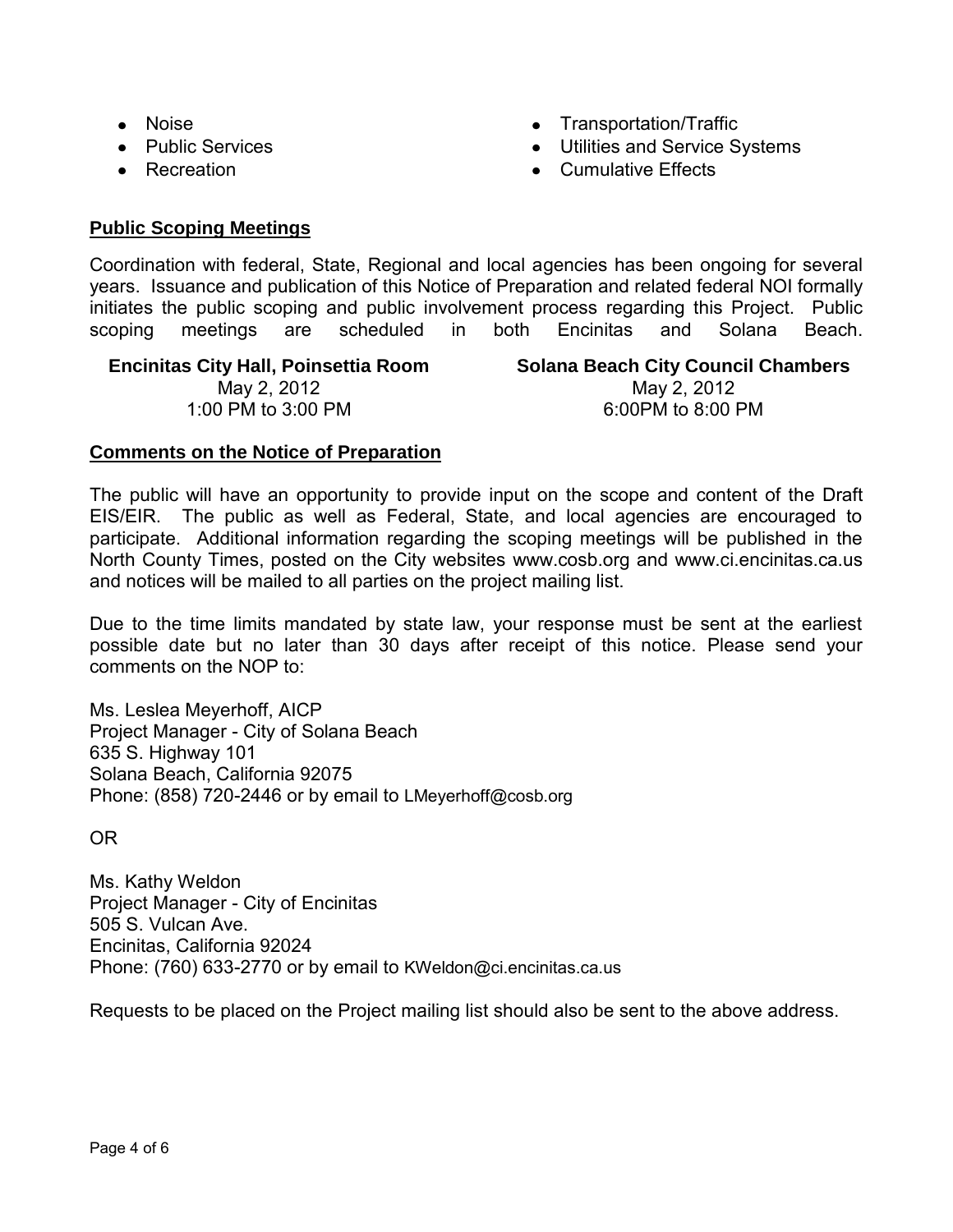

#### Shoreline Protection Plan

*Path: P:\2009\09080023 Shoreline Proj\6.0 GIS\6.3 Layout\NOI\_NOP\StudyArea.mxd, 4/2/2012, steinb*